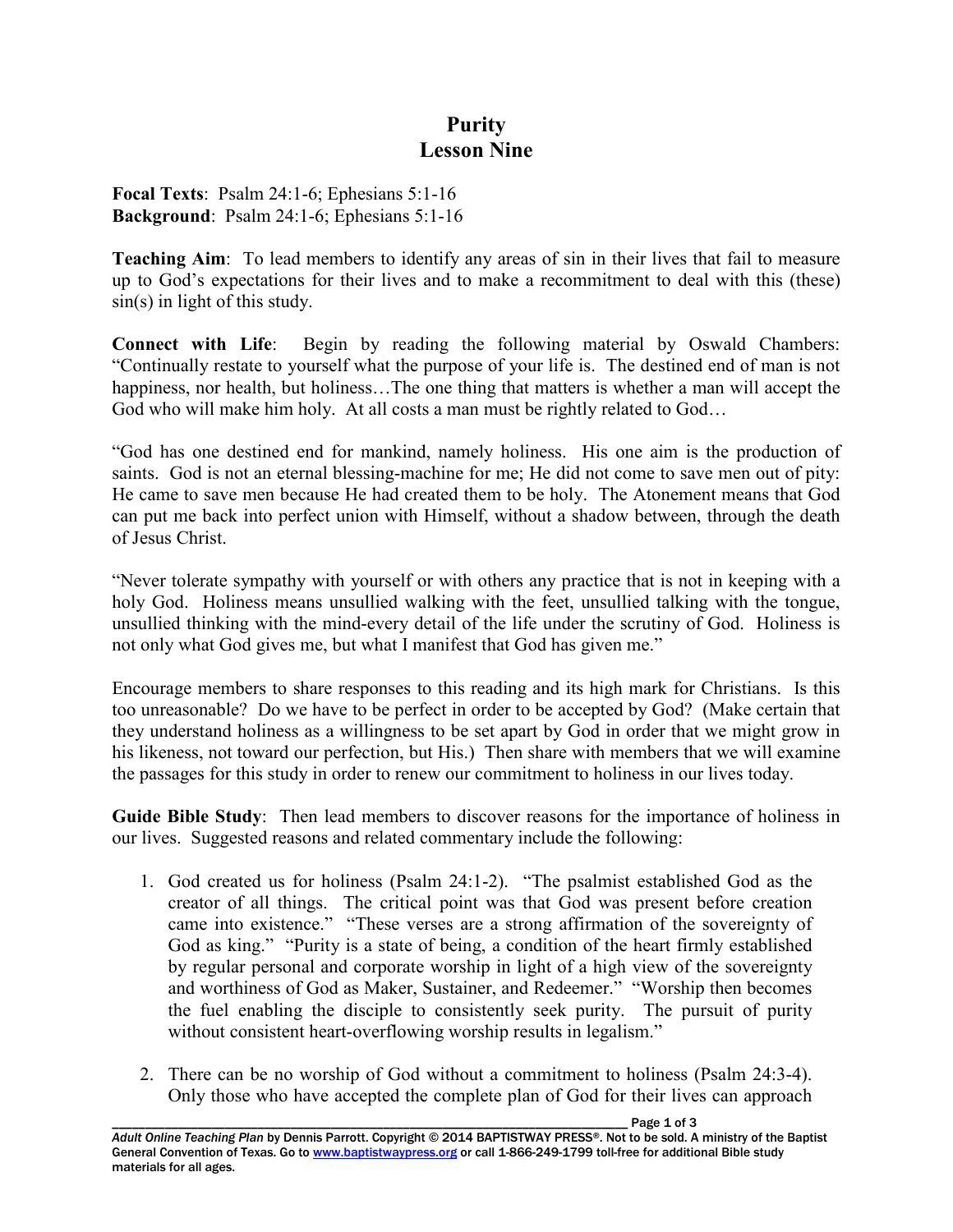God in worship. This place of worship "referred to Mt. Zion in Jerusalem where the temple stood. It was considered the most holy spot on the face of the earth. This psalm was most likely sung by pilgrims as they made their way to Jerusalem for one of the annual festivals." (See the commentary related to the temple on p. 94 of the Study Guide.) "Hands were most often used as a metaphor for action. Clean hands, therefore, were a metaphor for right actions. A pure heart signaled an ethical life established on the motive of absolute love of God." "To right actions, right attitude, and right trust is added right words, words that do not misuse God's name or seek to deceive others."

- 3. A commitment to holiness makes it possible for us to receive God's gift of salvation and an abundant life (Psalm 24:5-6). "Blessing is a powerful Old Testament concept inclusive of both spiritual and material well-being. The pure also experience vindication, which at its root means righteousness, justice, innocence, and prosperity. The reward and outgrowth of purity is an intimacy with God that is deeper than simple adherence to rules and regulations as an attempt to avoid punishment."
- 4. A commitment to holiness makes it possible for us to grow in His likeness (Ephesians 5:1-2). Share background material about Ephesus and the temple built for the worship of Artemis. This had greatly affected the society at Ephesus. "As Paul attempted to strengthen the Christian church at Ephesus he was concerned about the strong pagan influence in Ephesian society, and the syncretism that was common in the Greek world. He was afraid that some of the Christians were incorporating cultural traditions associated with the worship of Artemis into Christian worship." "His call was set in the larger context of calling Christians to a new life in Christ." "Purity for disciples stems from hearts of worship and their status as beloved children, children who live according to the example set before them. In verse 2 the model is that of the self-sacrificial love of Christ, as Paul beckons his followers to imitate his example."
- 5. It cannot be said of a Christian that it is characteristic of them to practice the same kind of sins that are characteristic of those who live by worldly standards (Ephesians 5:3-7). Some of the Christians at Ephesus must have been continuing to practice the sins they formerly practiced such as sexual immorality, impurity, greed, and misuse of the tongue. A commitment to holiness would make this impossible for a born again Christian. "He combined these together and considered all of them forms of idolatry based on self-indulgence. Idolatry was defined in the Mosaic Law as placing anything before God. Paul indicated that God is the one who is offended by our sin because in our self-indulgence we have placed ourselves above God."
- 6. A commitment to holiness makes it possible for us to be light for a lost and dying world (Ephesians 5:8-16). "Finally, Paul drew a contrast between those who live in the light and those who dwell in darkness. He encouraged Christians to avoid all involvement with evildoers. Those who walk in the light of Christ will produce the fruit of the Spirit, which is goodness, righteousness, and truth. He reminded them that these things are pleasing to God. He commanded them to expose the evildoers

Page 2 of 3 *Adult Online Teaching Plan* by Dennis Parrott. Copyright © 2014 BAPTISTWAY PRESS®. Not to be sold. A ministry of the Baptist General Convention of Texas. Go to www.baptistwaypress.org or call 1-866-249-1799 toll-free for additional Bible study materials for all ages.